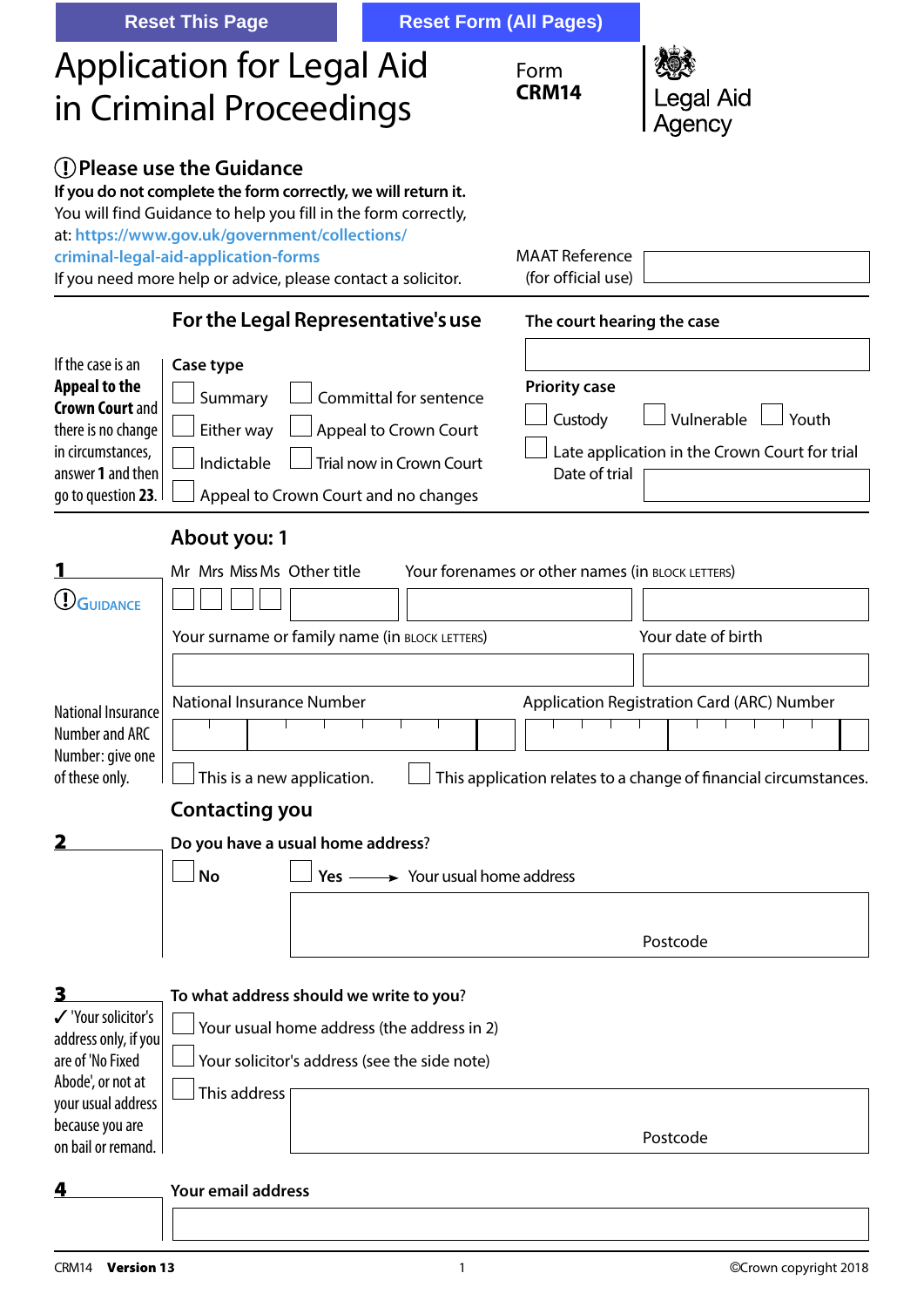|                                                   | <b>Reset This Page</b>                                                                                          |  |  |  |
|---------------------------------------------------|-----------------------------------------------------------------------------------------------------------------|--|--|--|
| 5                                                 | Your telephone number (landline)<br>Mobile phone number                                                         |  |  |  |
|                                                   |                                                                                                                 |  |  |  |
|                                                   | Work phone number                                                                                               |  |  |  |
|                                                   |                                                                                                                 |  |  |  |
|                                                   | About you: 2                                                                                                    |  |  |  |
| 6                                                 | Your usual home address is:                                                                                     |  |  |  |
| $\sqrt{}$ one box and if it<br>is 'someone else's | Temporary<br>Your parent's home (you live with them)<br>a Tenancy (rented)                                      |  |  |  |
| home', give your                                  | Someone else's home - > Your relationship                                                                       |  |  |  |
| relationship to<br>that person                    |                                                                                                                 |  |  |  |
|                                                   | Your partner<br>Owned by:<br>You and your partner, jointly<br>You                                               |  |  |  |
|                                                   | Are you under 18 years old?                                                                                     |  |  |  |
|                                                   | <b>No</b><br>Yes $\longrightarrow$ Are you charged with an adult?                                               |  |  |  |
|                                                   | No: Go to 23<br>Yes: Go to 23                                                                                   |  |  |  |
| 8                                                 | Do you have a partner?                                                                                          |  |  |  |
| <b>UGUIDANCE</b>                                  | No: Go to 9<br>Yes: Go to 10                                                                                    |  |  |  |
| 9                                                 | Widowed: Goto 14<br>Single: Go to 14<br>You are:                                                                |  |  |  |
| $\checkmark$ one box                              | Divorced or have dissolved a civil partnership: Go to 14                                                        |  |  |  |
| JGUIDANCE                                         | Separated - Date of separation?                                                                                 |  |  |  |
|                                                   | Go to $14$                                                                                                      |  |  |  |
| <b>10</b>                                         | You and your partner are:                                                                                       |  |  |  |
| $\checkmark$ one box                              | Cohabiting or living together<br>Married or in a Civil Partnership                                              |  |  |  |
|                                                   | About your partner                                                                                              |  |  |  |
| <u> 11</u>                                        | Your partner's details<br>Mr Mrs Miss Ms Other title<br>Your forenames or other names (in BLOCK LETTERS)        |  |  |  |
| <b>U</b> GUIDANCE                                 |                                                                                                                 |  |  |  |
|                                                   | Surname or family name (in BLOCK LETTERS)<br>Date of birth                                                      |  |  |  |
| National Insurance                                |                                                                                                                 |  |  |  |
| Number and ARC                                    | National Insurance Number<br>Application Registration Card (ARC) Number                                         |  |  |  |
| Number: give one<br>of these only.                |                                                                                                                 |  |  |  |
|                                                   |                                                                                                                 |  |  |  |
| 12<br>If you $\checkmark$ Yes, and                | Is your partner a victim, prosecution witness or a co-defendant in<br>the case for which you require legal aid? |  |  |  |
| your partner is a<br>victim, prosecution          | Yes $-\$<br>Victim: Go to 14<br><b>No</b>                                                                       |  |  |  |
| witness, or                                       | Prosecution witness: Go to 14                                                                                   |  |  |  |
| co-defendant with<br>a conflict of interest,      | Co-defendant — → Does your partner have                                                                         |  |  |  |
| do not give your<br>partner's details for         | a conflict of interest?                                                                                         |  |  |  |
| questions 13 to 22.                               | No: Go to 13<br>$\vert$ Yes: Go to 14                                                                           |  |  |  |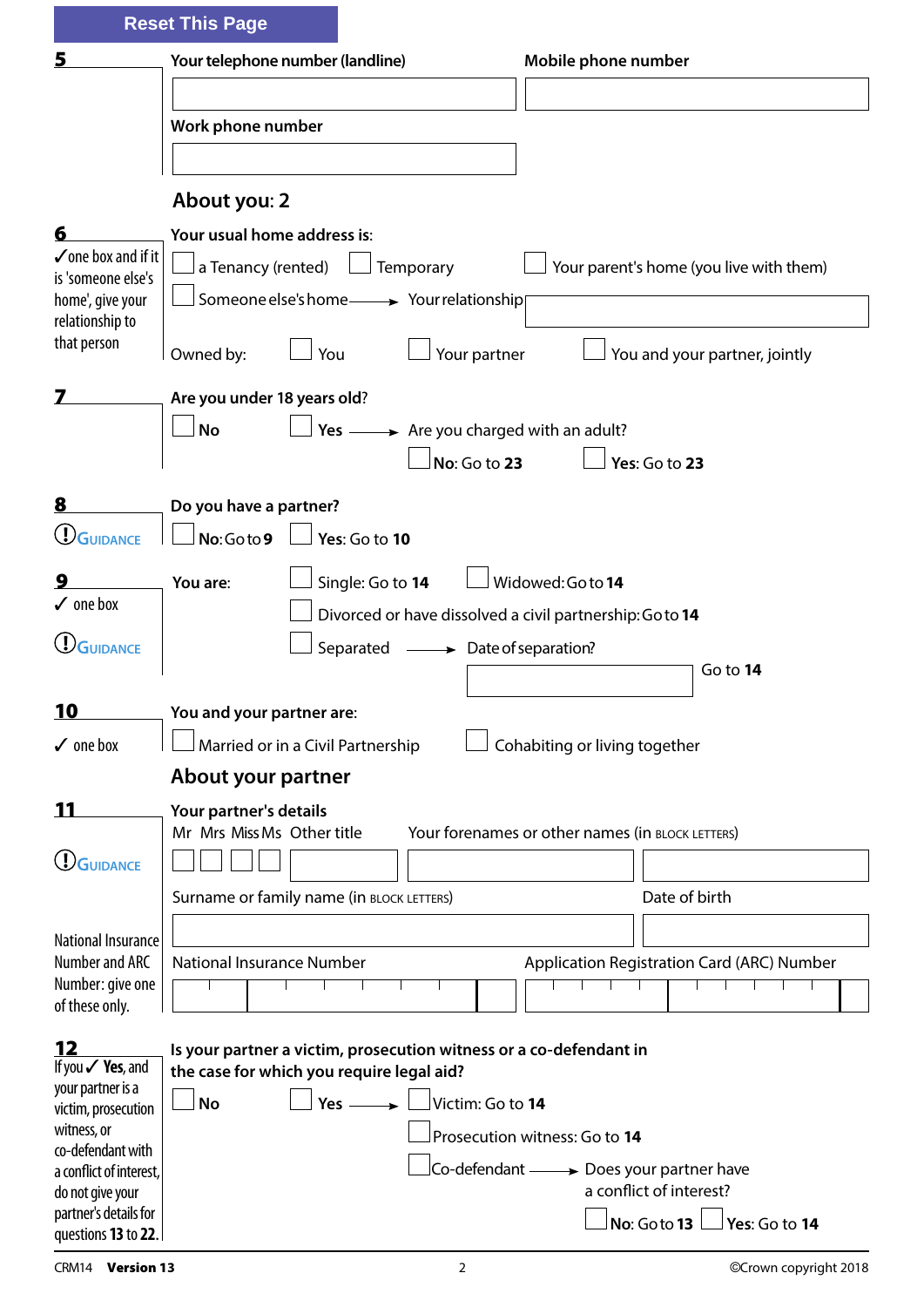|                                                        | <b>Reset This Page</b>                                                                                                                                        |                                                      |                                |
|--------------------------------------------------------|---------------------------------------------------------------------------------------------------------------------------------------------------------------|------------------------------------------------------|--------------------------------|
| <b>13</b>                                              | Is your partner's usual home address different from yours (the address at question 2)?                                                                        |                                                      |                                |
|                                                        | <b>No</b>                                                                                                                                                     |                                                      |                                |
|                                                        |                                                                                                                                                               |                                                      | Postcode                       |
|                                                        |                                                                                                                                                               |                                                      |                                |
|                                                        | Your income and your partner's income                                                                                                                         |                                                      |                                |
| 14                                                     | Do you or your partner receive any of the benefits listed here?                                                                                               |                                                      |                                |
| <b>U</b> GUIDANCE<br>In this form, if you              | <b>No</b><br>Yes $\longrightarrow$ You                                                                                                                        |                                                      | <b>Your Partner</b>            |
| answer Yes to any                                      | Income Support $\Box$ Go to 23                                                                                                                                |                                                      | Go to 23                       |
| question which<br>asks about you or                    | Income-Related Employment and<br>Support Allowance (ESA)                                                                                                      | Go to 23                                             | Go to 23                       |
| your partner, and<br>you can answer<br>Yes for both of | Income-Based Jobseeker's<br>Allowance (JSA)                                                                                                                   | When did you last sign on?                           | When did you last sign on?     |
| you, give details                                      |                                                                                                                                                               |                                                      |                                |
| for you and your<br>partner, not for                   |                                                                                                                                                               | Go to 23                                             | Go to 23                       |
| one of you only.                                       | Guarantee State Pension Credit                                                                                                                                | Go to 23                                             | Go to 23                       |
| J <sub>GUIDANCE</sub><br><u>16</u>                     | any other deduction, of more than £12, 475 (£239.90 a week)?<br>No: Go to 16<br>Sources of income for you and your partner. Please give details in the table: | Yes - You will need to complete form CRM15: Go to 23 |                                |
|                                                        |                                                                                                                                                               | You                                                  | <b>Your Partner</b>            |
| <b>U</b> EVIDENCE                                      | Employment (wage or salary)                                                                                                                                   | £<br>every                                           | £<br>every                     |
| <b>UGUIDANCE</b><br>about:                             |                                                                                                                                                               | After tax<br>Before tax                              | <b>Before tax</b><br>After tax |
| ■ Employment                                           | <b>Child Benefit</b>                                                                                                                                          | £<br>every                                           | £<br>every                     |
| ■ Total of other<br>benefits<br>■ Other source of      | <b>Working Tax Credits and</b><br>Child Tax credits                                                                                                           | £<br>every                                           | £<br>every                     |
| income                                                 | <b>Universal Credit</b>                                                                                                                                       | £<br>every                                           | £<br>every                     |
| For all parts of<br>this question:                     | Total of other benefits                                                                                                                                       | £<br>every                                           | £<br>every                     |
| $\blacksquare$ If you do not<br>receive income         | Maintenance income                                                                                                                                            | £<br>every                                           | £<br>every                     |
| from a source,<br>put NIL after                        | Pensions                                                                                                                                                      | £<br>every                                           | £<br>every                     |
| the '£'.<br>After 'every'<br>put either:               | Any other source of income<br>such as:<br>a student grant or loan                                                                                             | £<br>every<br>Source:                                | £<br>every<br>Source:          |
| week,<br>2 weeks,<br>4 weeks,<br>month,                | board or rent from a family<br>member, lodger or tenant,<br>or rent from a property                                                                           |                                                      |                                |
| or year.                                               | ■ financial support from<br>friends and family                                                                                                                |                                                      |                                |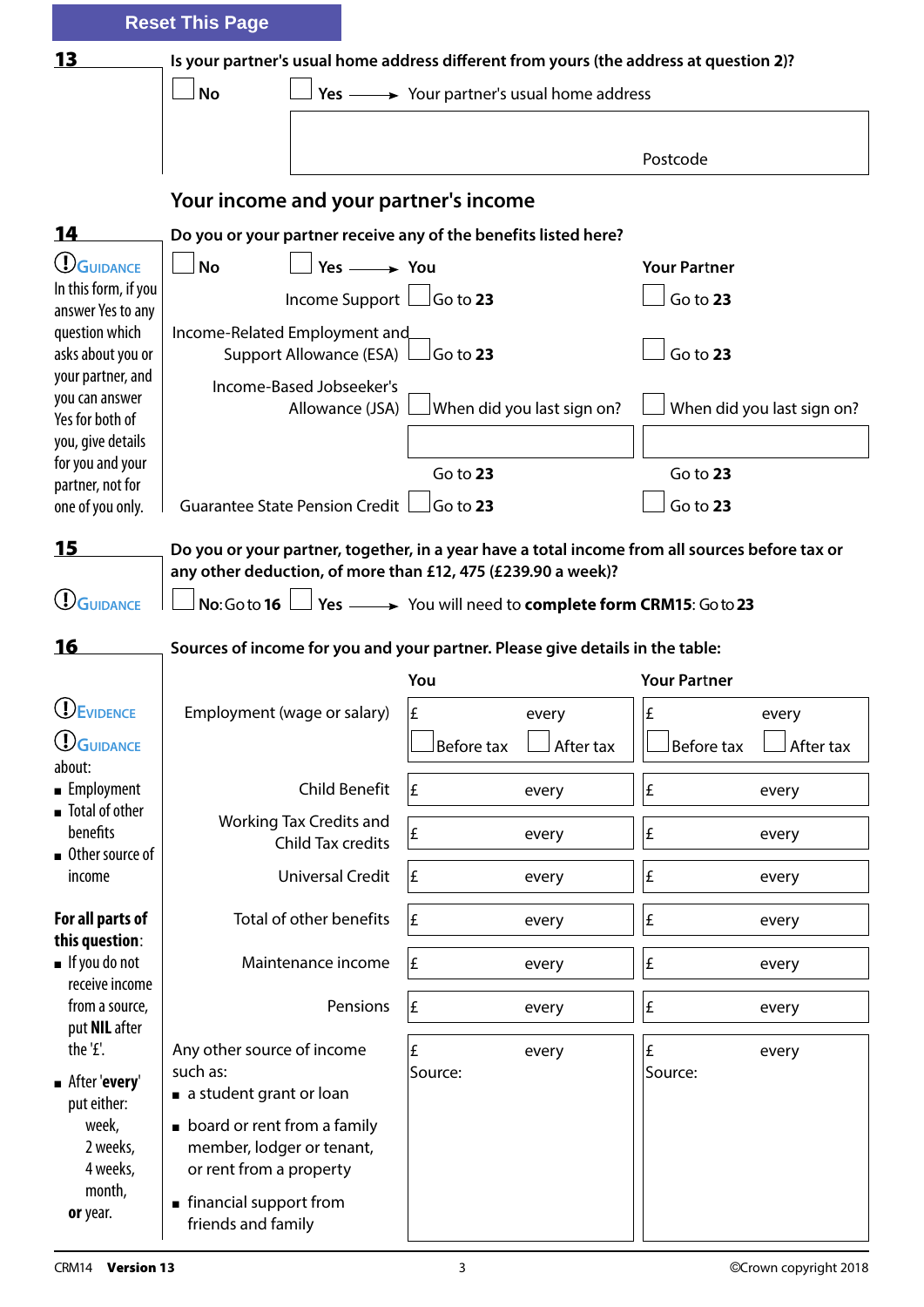|                                        | <b>Reset This Page</b>  |                                                                                                                                                                                                                         |  |  |  |
|----------------------------------------|-------------------------|-------------------------------------------------------------------------------------------------------------------------------------------------------------------------------------------------------------------------|--|--|--|
| 17                                     |                         | Are you or your partner self-employed, in a business partnership, or<br>either a company director or a shareholder in a private company?                                                                                |  |  |  |
| <b>OGUIDANCE</b>                       | <b>No</b>               | Yes - You will need to complete form CRM15: Go to 23                                                                                                                                                                    |  |  |  |
| <u>18</u>                              |                         | Do you or your partner have any income, savings or assets which<br>are under a restraint order or a freezing order?                                                                                                     |  |  |  |
|                                        | <b>No</b>               | Yes - You will need to complete form CRM15: Go to 23                                                                                                                                                                    |  |  |  |
| <u> 19</u>                             |                         | Are you charged with a Summary offence, only?                                                                                                                                                                           |  |  |  |
| (UGUIDANCE                             | <b>No</b>               | Yes: Go to 22                                                                                                                                                                                                           |  |  |  |
| 20                                     |                         | Do you or your partner own or part-own any land or property of any kind,<br>including your own home, in the United Kingdom or overseas?                                                                                 |  |  |  |
|                                        | <b>No</b>               | Yes - You will need to complete form CRM15: Go to 23                                                                                                                                                                    |  |  |  |
| 21                                     |                         | Do you or your partner have any savings or investments,<br>in the United Kingdom or overseas?                                                                                                                           |  |  |  |
| (UGUIDANCE                             | <b>No</b>               | Yes - You will need to complete form CRM15: Go to 23                                                                                                                                                                    |  |  |  |
| 22                                     | <b>No</b>               | Do your answers to the previous questions tell us that you have no income from any of<br>the sources which we have asked about?<br>Yes $\longrightarrow$ How do you and your partner pay your bills and daily expenses? |  |  |  |
|                                        |                         | Information for the Interests of Justice test                                                                                                                                                                           |  |  |  |
| 23                                     |                         | What charges have been brought against you?                                                                                                                                                                             |  |  |  |
| (DGUIDANCE                             | Charge                  | Date of offence                                                                                                                                                                                                         |  |  |  |
| Describe the<br>charge briefly:        | $\mathbf 1$             |                                                                                                                                                                                                                         |  |  |  |
| for instance,<br>'Assault on a         | $\overline{2}$          |                                                                                                                                                                                                                         |  |  |  |
| neighbour'.                            | $\mathbf{3}$            |                                                                                                                                                                                                                         |  |  |  |
|                                        | $\overline{\mathbf{4}}$ |                                                                                                                                                                                                                         |  |  |  |
|                                        |                         |                                                                                                                                                                                                                         |  |  |  |
| 24<br>(!) GUIDANCE                     |                         | The type of offence with which you are charged                                                                                                                                                                          |  |  |  |
| $\sqrt{\ }$ one box only.              | Class A:                | Homicide and related grave offences                                                                                                                                                                                     |  |  |  |
| If you are charged<br>with two or more | Class B:<br>Class C:    | Offences involving serious violence or damage, and serious drugs offences                                                                                                                                               |  |  |  |
| offences, √ the<br>most serious.       | Class D:                | Lesser offences involving violence or damage, and less serious drugs offences<br>Sexual offences and offences against children $\rightarrow$                                                                            |  |  |  |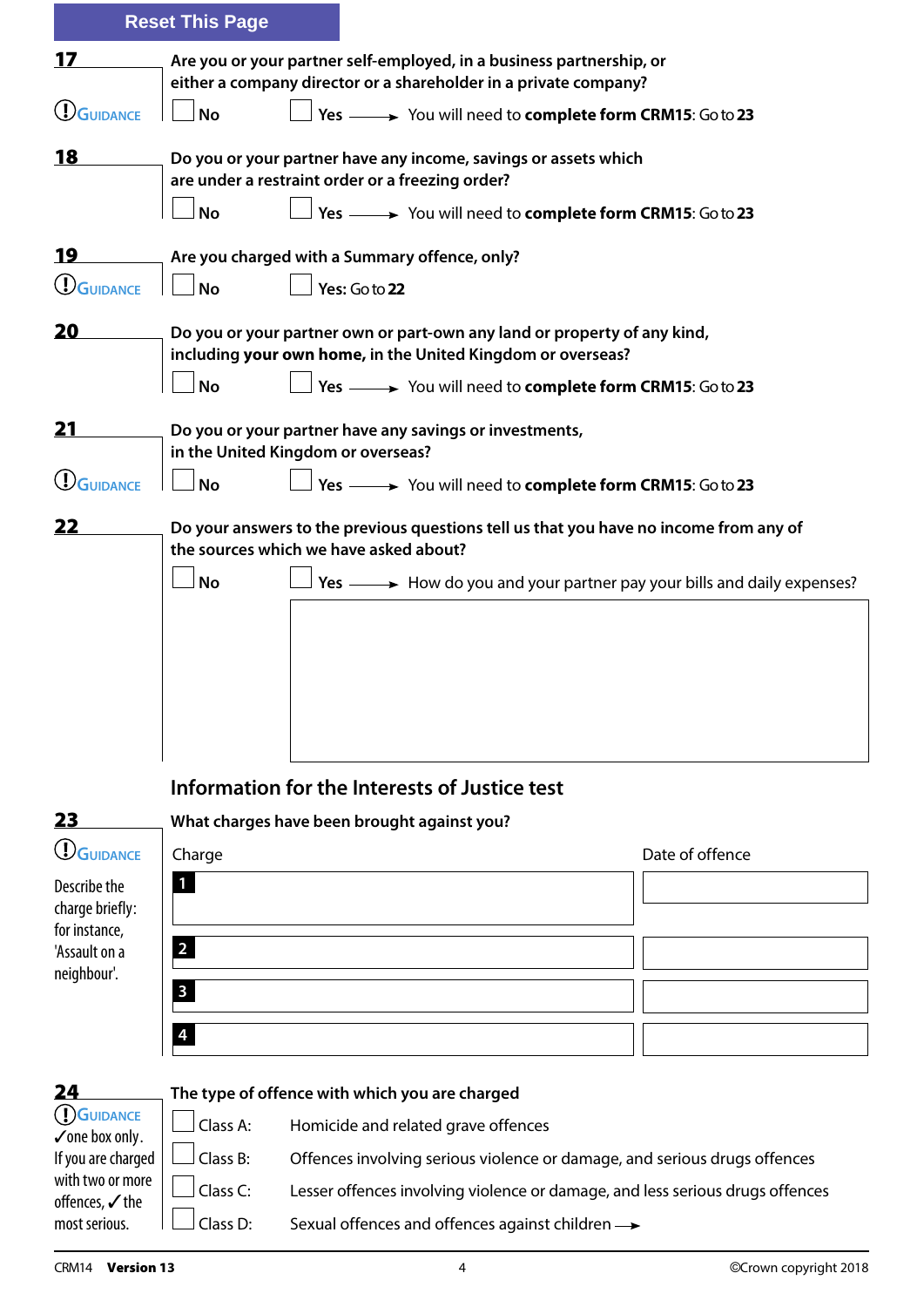|           | <b>Reset This Page</b>     |                                                                                                                                         |                                                                                 |  |                                                                                   |
|-----------|----------------------------|-----------------------------------------------------------------------------------------------------------------------------------------|---------------------------------------------------------------------------------|--|-----------------------------------------------------------------------------------|
|           | Class E:                   | <b>Burglary etc</b>                                                                                                                     |                                                                                 |  |                                                                                   |
|           | Class F:                   | the value is £30,000 or less)                                                                                                           | Other offences of dishonesty (specified offences and offences where             |  |                                                                                   |
|           | Class G:                   | Other offences of dishonesty (specified offences and offences where<br>the value involved exceeds £30,000 but does not exceed £100,000) |                                                                                 |  |                                                                                   |
|           | Class H:                   | Miscellaneous other offences                                                                                                            |                                                                                 |  |                                                                                   |
|           | Class I:                   | Offences against public justice and similar offences                                                                                    |                                                                                 |  |                                                                                   |
|           | Class J:                   | Serious sexual offences                                                                                                                 |                                                                                 |  |                                                                                   |
|           | Class K:                   |                                                                                                                                         |                                                                                 |  | Other offences of dishonesty (high value: if the value involved exceeds £100,000) |
| 25        |                            | Do you have any co-defendants in this case?                                                                                             |                                                                                 |  |                                                                                   |
|           | No: Go to 27 $\lfloor$     |                                                                                                                                         | Yes $\longrightarrow$ Their names                                               |  |                                                                                   |
|           |                            |                                                                                                                                         |                                                                                 |  |                                                                                   |
|           |                            |                                                                                                                                         |                                                                                 |  |                                                                                   |
|           |                            |                                                                                                                                         |                                                                                 |  |                                                                                   |
| 26        | the same solicitor?        |                                                                                                                                         | Is there any reason why you and your co-defendants cannot be represented by     |  |                                                                                   |
|           | <b>No</b>                  |                                                                                                                                         | Yes $\longrightarrow$ The reason(s)                                             |  |                                                                                   |
|           |                            |                                                                                                                                         |                                                                                 |  |                                                                                   |
|           |                            |                                                                                                                                         |                                                                                 |  |                                                                                   |
|           |                            |                                                                                                                                         |                                                                                 |  |                                                                                   |
|           |                            |                                                                                                                                         |                                                                                 |  |                                                                                   |
| 27        |                            |                                                                                                                                         | Are there any other criminal cases or charges against you or your partner which |  |                                                                                   |
|           | are still in progress?     |                                                                                                                                         |                                                                                 |  |                                                                                   |
|           | <b>No</b>                  | $Yes \longrightarrow You$                                                                                                               |                                                                                 |  | <b>Your Partner</b>                                                               |
|           |                            | The charges                                                                                                                             |                                                                                 |  |                                                                                   |
|           |                            |                                                                                                                                         |                                                                                 |  |                                                                                   |
|           |                            |                                                                                                                                         |                                                                                 |  |                                                                                   |
|           |                            |                                                                                                                                         |                                                                                 |  |                                                                                   |
|           |                            |                                                                                                                                         |                                                                                 |  |                                                                                   |
|           |                            |                                                                                                                                         |                                                                                 |  |                                                                                   |
|           |                            |                                                                                                                                         |                                                                                 |  |                                                                                   |
|           |                            |                                                                                                                                         |                                                                                 |  |                                                                                   |
|           |                            | The Court hearing the case                                                                                                              |                                                                                 |  |                                                                                   |
|           |                            |                                                                                                                                         |                                                                                 |  |                                                                                   |
|           |                            | Date of the next hearing                                                                                                                |                                                                                 |  |                                                                                   |
|           |                            |                                                                                                                                         |                                                                                 |  |                                                                                   |
| <b>28</b> |                            |                                                                                                                                         | Which Court is hearing the case for which you need legal aid?                   |  |                                                                                   |
|           | The Court hearing the case |                                                                                                                                         |                                                                                 |  | Date of the hearing                                                               |
|           |                            |                                                                                                                                         |                                                                                 |  |                                                                                   |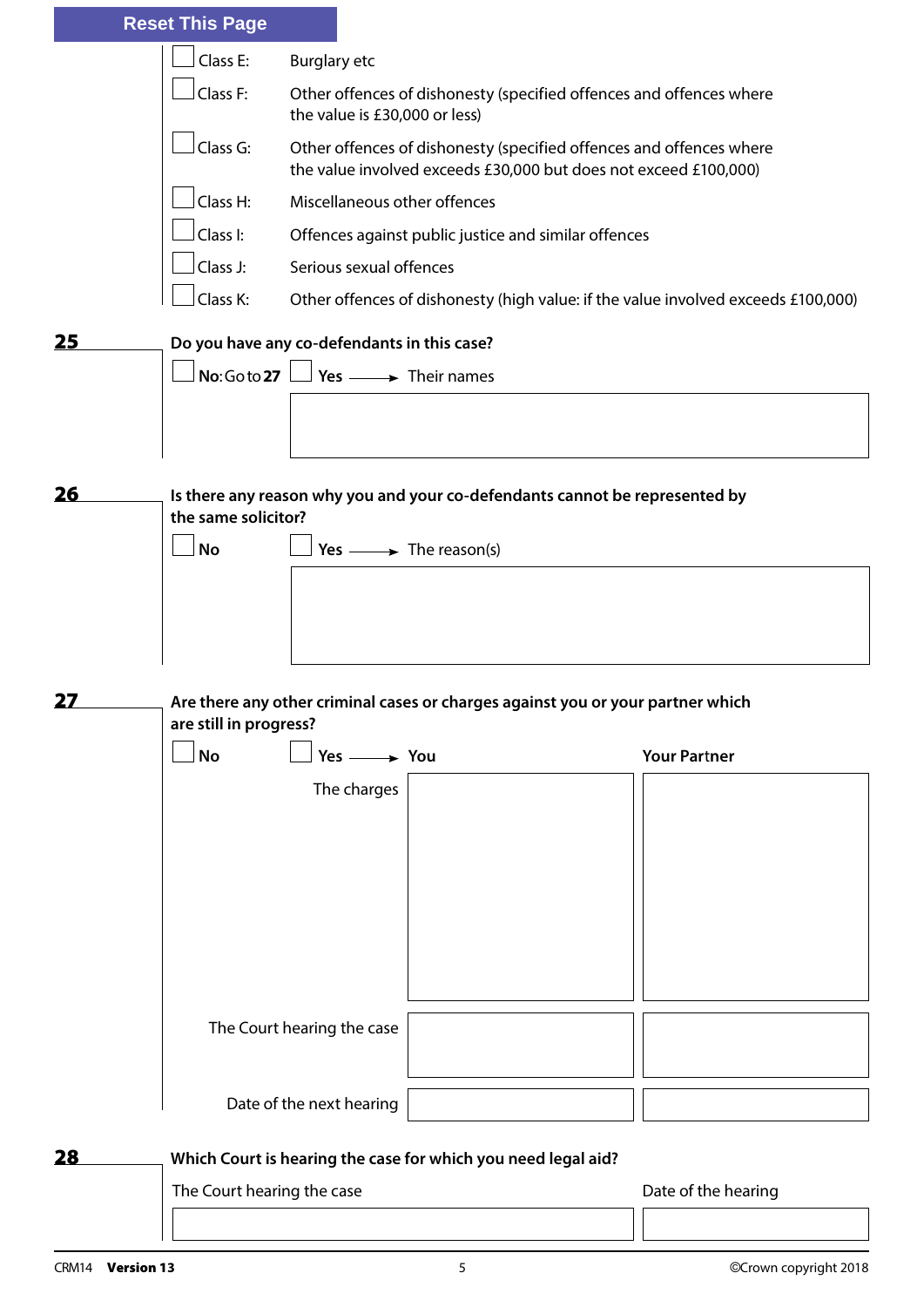#### **Reset This Page**

### 29 **Why do you want legal aid?**

**1** It is likely that I will lose my liberty if any matter in the proceedings is decided against me.

**1** to **9** are possible reasons.

**[Guidance](www.justice.gov.uk/forms/legal-aid-agency/criminal-forms/applications)**

**We suggest you choose one or more reasons with the help of a solicitor.**

For each reason you choose, say why you have chosen it.

Mention any evidence that supports your choice of a reason.

If you need more space to answer, please use a separate sheet of paper and put your full name, date of birth and 'Question 29' at the top of the sheet. Please make sure you show which part of the question ( **1** to **10** ) your writing refers to.

**2** I have been given a sentence that is suspended or non-custodial. If I break this, the court may be able to deal with me for the original offence.

**3** It is likely that I will lose my livelihood.

**4** It is likely that I will suffer serious damage to my reputation.

**5** A substantial question of law may be involved (whether arising from legislation, judicial authority or other source of law).

**6** I may not be able to understand the court proceedings or present my own case.

**7** Witnesses may need to be traced or interviewed on my behalf.

**8** The proceedings may involve expert cross-examination of a prosecution witness (whether an expert or not).

**9** It is in the interests of another person (such as the person making a complaint or other witness) that I am represented.

**10** Any other reason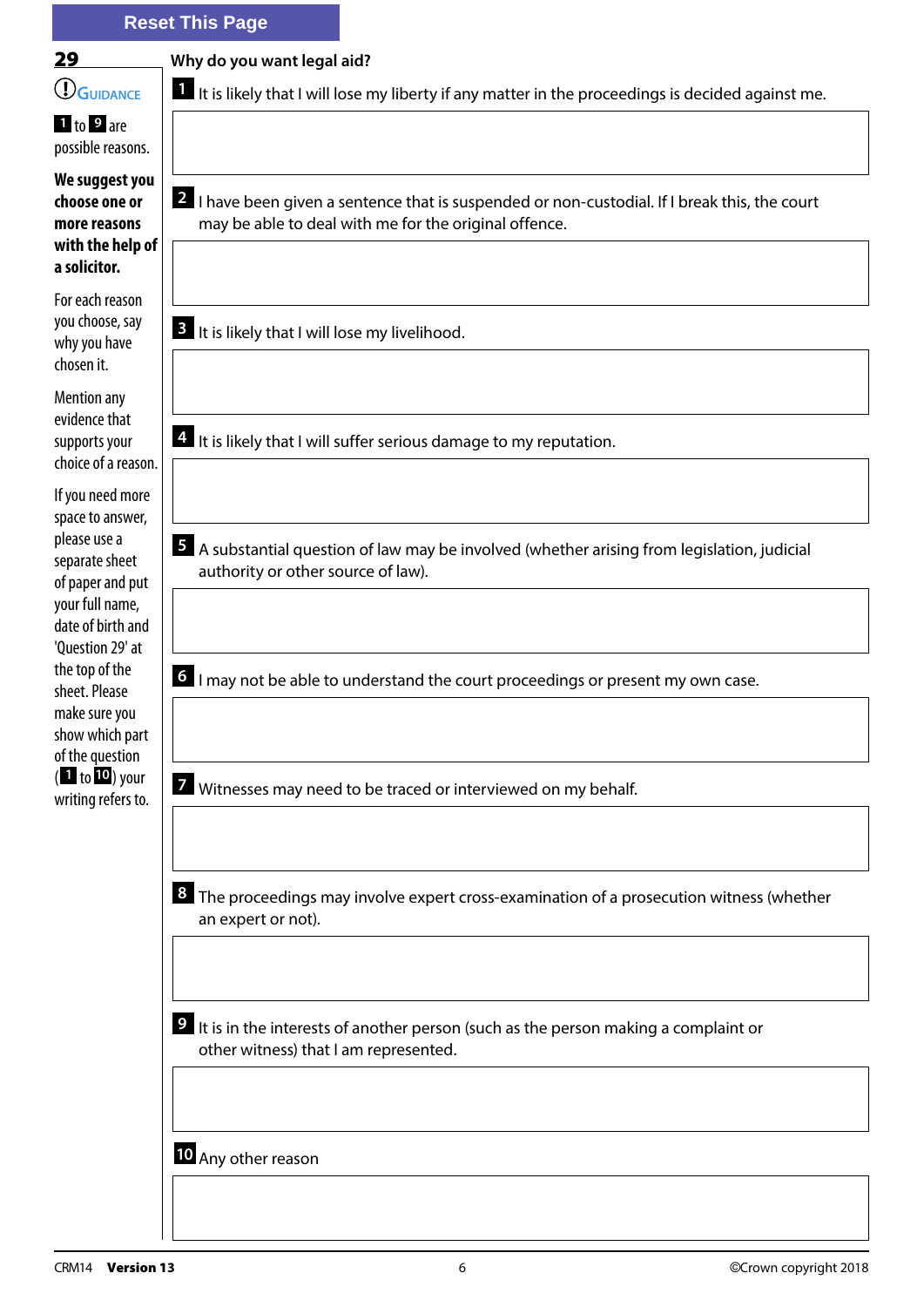| <b>Reset This Page</b> |  |
|------------------------|--|
|                        |  |

## **Legal representation**

|                                          | <u> Landi Lahiasa III di k</u>                                                                                                                                                                 |                                                                     |                     |                                                                                           |  |
|------------------------------------------|------------------------------------------------------------------------------------------------------------------------------------------------------------------------------------------------|---------------------------------------------------------------------|---------------------|-------------------------------------------------------------------------------------------|--|
| 30                                       | The solicitor who you want to act for you                                                                                                                                                      |                                                                     |                     |                                                                                           |  |
| <b>OGUIDANCE</b>                         | Mr Mrs Miss Ms Other title                                                                                                                                                                     |                                                                     |                     | Solicitor's initials, surname or family name (in BLOCK LETTERS)                           |  |
| You must tell                            |                                                                                                                                                                                                |                                                                     |                     |                                                                                           |  |
| the solicitor                            | Name and address of the solicitor's firm                                                                                                                                                       |                                                                     |                     |                                                                                           |  |
| that you have<br>said in this form       |                                                                                                                                                                                                |                                                                     |                     |                                                                                           |  |
| that you want                            |                                                                                                                                                                                                |                                                                     |                     |                                                                                           |  |
| them to act<br>for you.                  |                                                                                                                                                                                                |                                                                     |                     |                                                                                           |  |
|                                          |                                                                                                                                                                                                | Postcode                                                            |                     |                                                                                           |  |
|                                          | Telephone (land line)                                                                                                                                                                          |                                                                     | Mobile phone        |                                                                                           |  |
|                                          |                                                                                                                                                                                                |                                                                     |                     |                                                                                           |  |
|                                          | Document Exchange (DX)                                                                                                                                                                         |                                                                     | Fax                 |                                                                                           |  |
|                                          |                                                                                                                                                                                                |                                                                     |                     |                                                                                           |  |
|                                          | email address                                                                                                                                                                                  |                                                                     |                     |                                                                                           |  |
|                                          |                                                                                                                                                                                                |                                                                     |                     |                                                                                           |  |
|                                          |                                                                                                                                                                                                |                                                                     |                     |                                                                                           |  |
| 31                                       | Declaration by the legal representative                                                                                                                                                        |                                                                     |                     |                                                                                           |  |
| $\sqrt{1}$ or $2$<br>If you choose $2$ , | $\blacksquare$                                                                                                                                                                                 |                                                                     |                     | I represent the applicant. I confirm that I am authorised to provide representation under |  |
| $\checkmark$ one of the two              |                                                                                                                                                                                                | a contract issued by the Legal Aid Agency (LAA).                    |                     |                                                                                           |  |
| other options to<br>show whether         | $\overline{2}$<br>I represent the applicant. I confirm that I have been instructed to provide representation by:                                                                               |                                                                     |                     |                                                                                           |  |
| you have been                            |                                                                                                                                                                                                | a firm which holds a contract issued by the Legal Aid Agency (LAA). |                     |                                                                                           |  |
| instructed by a<br>firm with an LAA      |                                                                                                                                                                                                |                                                                     |                     | a solicitor employed by the Legal Aid Agency (LAA) in the Public Defender Service who     |  |
| contract, or by a                        |                                                                                                                                                                                                | is authorised to provide representation.                            |                     |                                                                                           |  |
| solicitor employed                       | Signed                                                                                                                                                                                         | Date                                                                |                     | Provider's LAA Account Number                                                             |  |
| by the LAA.<br>Examples of an            |                                                                                                                                                                                                |                                                                     |                     |                                                                                           |  |
| <b>LAA</b> contract are                  |                                                                                                                                                                                                |                                                                     |                     |                                                                                           |  |
| the Crime Contract<br>or an Individual   | Full name (in BLOCK LETTERS)                                                                                                                                                                   |                                                                     |                     |                                                                                           |  |
| Case Contract.                           |                                                                                                                                                                                                |                                                                     |                     |                                                                                           |  |
|                                          |                                                                                                                                                                                                | About the information which you have provided and its protection    |                     |                                                                                           |  |
|                                          |                                                                                                                                                                                                |                                                                     |                     |                                                                                           |  |
| 32<br><b>UGUIDANCE</b>                   | The information which you give when you answer this question (which continues on page 8),<br>will be treated in the strictest confidence and will not affect our decision on this application. |                                                                     |                     |                                                                                           |  |
| The guidance                             | ■ We, or HM Courts and Tribunals Service, may use the information on this form and on forms                                                                                                    |                                                                     |                     |                                                                                           |  |
| explains how we                          | CRM15 and CRM15C, for statistical monitoring or research. The information we publish will not                                                                                                  |                                                                     |                     |                                                                                           |  |
| protect and use<br>the information       | identify you or anyone else. We will process the information according to the relevant data<br>protection laws and other legal requirements.                                                   |                                                                     |                     |                                                                                           |  |
| which you provide                        |                                                                                                                                                                                                |                                                                     |                     |                                                                                           |  |
| in our forms or in<br>other ways.        | Are you male or female?                                                                                                                                                                        |                                                                     |                     |                                                                                           |  |
|                                          | Male                                                                                                                                                                                           | Female                                                              | I prefer not to say |                                                                                           |  |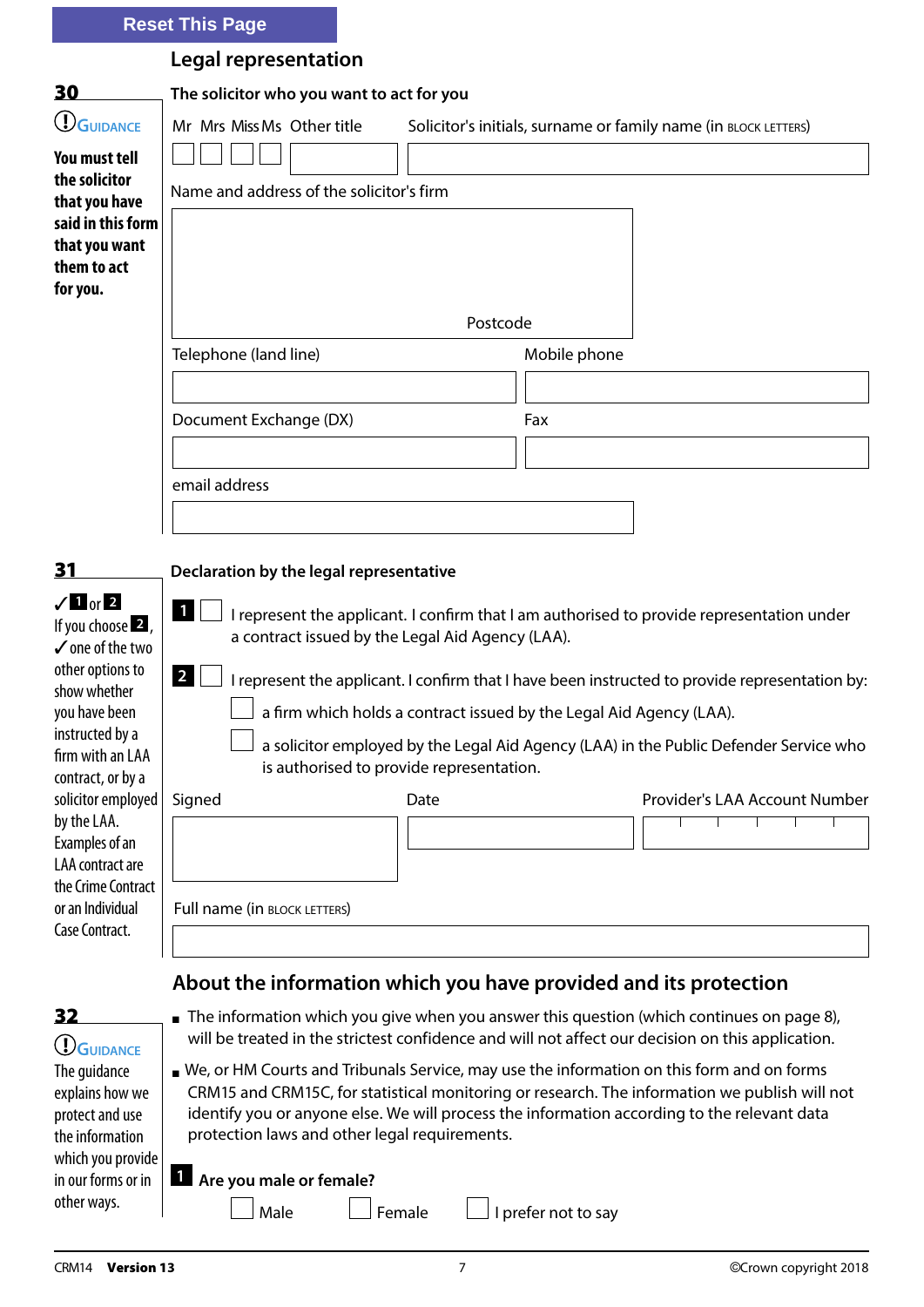|                                                  | <b>Reset This Page</b>                                                                                                         |  |  |  |  |  |
|--------------------------------------------------|--------------------------------------------------------------------------------------------------------------------------------|--|--|--|--|--|
| $\overline{2}$                                   | 2 Do you consider that you have a disability?                                                                                  |  |  |  |  |  |
| $\checkmark$ one box in the<br>table to show the | $\rightarrow$ The best definition is:<br>Yes $-$<br><b>No</b>                                                                  |  |  |  |  |  |
| best definition of<br>your disability.           | Mental health condition<br>Other<br>Mobility impairment                                                                        |  |  |  |  |  |
| <b>The Equality Act</b>                          | Learning disability or<br>I prefer not to say<br>Long-standing physical<br>illness or health condition<br>difficulty           |  |  |  |  |  |
| 2010 defines<br>disability as:                   | Hearing impaired<br>Visually impaired                                                                                          |  |  |  |  |  |
| 'A physical or<br>mental                         | <b>Blind</b><br>Deaf                                                                                                           |  |  |  |  |  |
| impairment<br>which has a<br>substantial and     | <sup>8</sup> Which of the options in the table best describes you?                                                             |  |  |  |  |  |
| long-term adverse                                | White<br><b>Mixed</b><br><b>Black or</b><br>Asian or                                                                           |  |  |  |  |  |
| effect on a<br>person's ability to               | <b>Asian</b><br><b>Black</b><br><b>British</b><br><b>British</b>                                                               |  |  |  |  |  |
| carry out normal                                 |                                                                                                                                |  |  |  |  |  |
| day-to-day<br>activities'.                       | <b>British</b><br>White and<br>Indian<br><b>Black</b><br>Chinese<br>Caribbean<br><b>Black</b>                                  |  |  |  |  |  |
|                                                  | Caribbean                                                                                                                      |  |  |  |  |  |
| $\overline{\mathbf{3}}$                          | Irish<br>Pakistani<br><b>Black</b><br>White and<br>Gypsy or<br>African<br><b>Traveller</b><br><b>Black</b>                     |  |  |  |  |  |
| $\checkmark$ one box in<br>the table of          | African                                                                                                                        |  |  |  |  |  |
| ethnic groups.                                   | White<br>Other<br><b>Black</b><br>White and<br>Bangladeshi                                                                     |  |  |  |  |  |
|                                                  | other<br>Asian<br>other<br>Asian<br>Mixed<br>I prefer not to say                                                               |  |  |  |  |  |
|                                                  | other<br>other                                                                                                                 |  |  |  |  |  |
|                                                  | Evidence to support the information which you have given                                                                       |  |  |  |  |  |
| 33                                               | Have you been directed to complete a form CRM15 (see questions 15, 17, 18, 20 and 21)?                                         |  |  |  |  |  |
|                                                  | Yes - If you have a partner, now go to 38. If not, go to 39.<br><b>No</b>                                                      |  |  |  |  |  |
| 34                                               | Has a court remanded you in custody?                                                                                           |  |  |  |  |  |
|                                                  | No: Go to 36 $\Box$ Yes: Go to 35                                                                                              |  |  |  |  |  |
| 35                                               | Will your case be heard in a magistrates' court?                                                                               |  |  |  |  |  |
|                                                  | Yes $\longrightarrow$ If you have a partner, now go to 38. If not, go to 39.<br><b>No</b>                                      |  |  |  |  |  |
| 36                                               |                                                                                                                                |  |  |  |  |  |
| (!) <sub>EVIDENCE</sub>                          | Are you employed?<br><b>No</b><br>Yes - If your case will be heard in a magistrates' court, or it is                           |  |  |  |  |  |
|                                                  | a committal for sentence or appeal to the Crown Court                                                                          |  |  |  |  |  |
| (!) <sub>EVIDENCE</sub>                          | We need a copy of your wage slip or salary advice. You must<br>provide it with this form: see the guidance about evidence.     |  |  |  |  |  |
|                                                  | If your case will be heard in the Crown Court                                                                                  |  |  |  |  |  |
|                                                  | We need a copy of your wage slip or salary advice. You must<br>provide it with this form or within 14 days of the date of your |  |  |  |  |  |
|                                                  | application: see the guidance about evidence.                                                                                  |  |  |  |  |  |
| <u>37</u>                                        | If you have a partner, now go to 38. If you do not have a partner, go to 39.                                                   |  |  |  |  |  |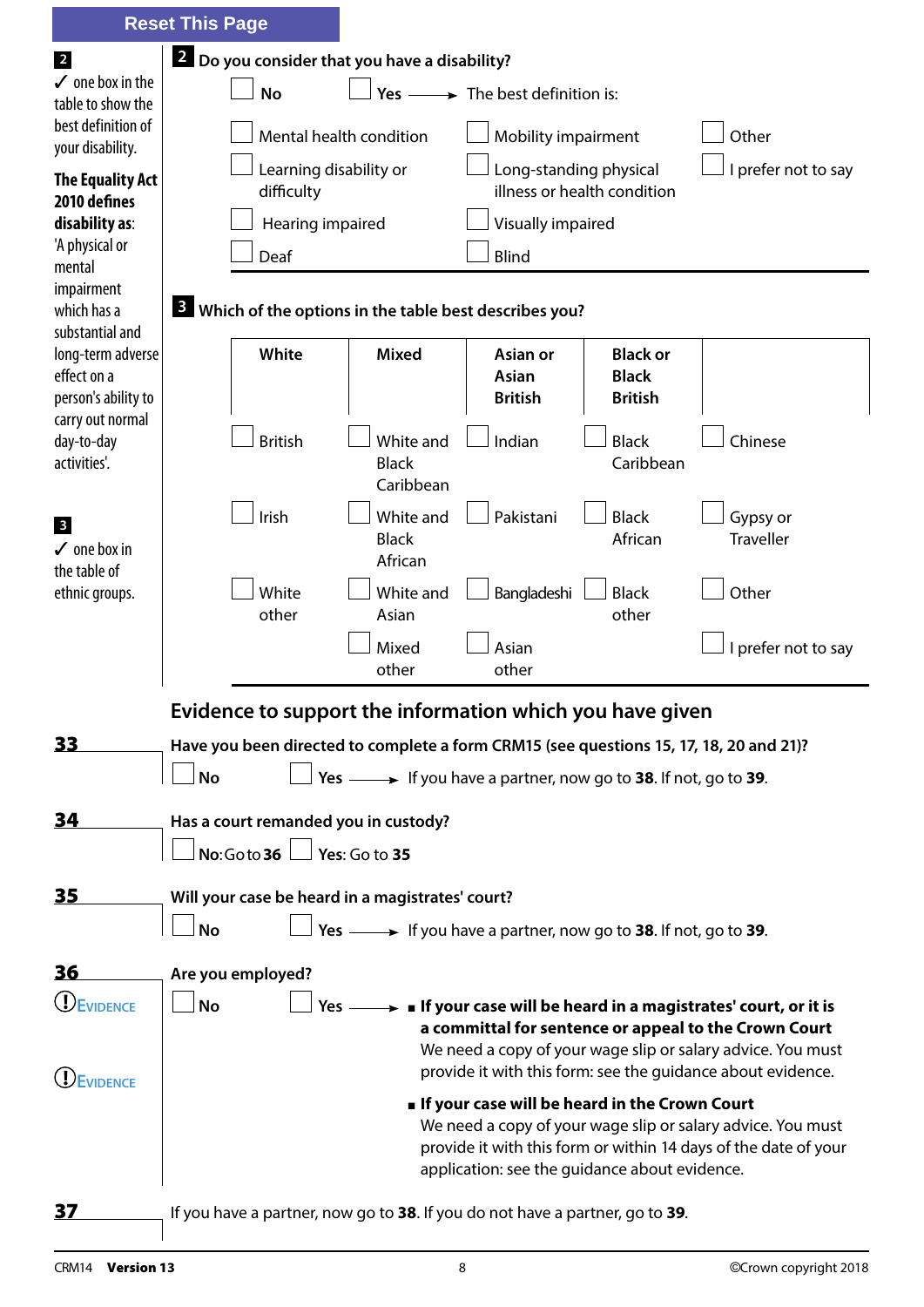### **Declaration by your partner**

**C**GUIDANCE If your partner is not able to sign this declaration, you must give the reason at the end of question **39**.

**38** I declare that this form and any form CRM15 and CRM15C is a true statement of all my financial circumstances to the best of my knowledge and belief. I agree to the Legal Aid Agency and HM Courts & Tribunals Service, or my partner's solicitor, checking the information I have given, with the Department for Work and Pensions, HM Revenue and Customs or other people and organisations. I authorise those people and organisations to provide the information for which the Legal Aid Agency, HM Courts and Tribunals Service or my partner's solicitor may ask.

#### I have read the **Notice of Fraud** at the end of question **39**.

| Signed                       | Date |
|------------------------------|------|
|                              |      |
|                              |      |
| Full name (in BLOCK LETTERS) |      |

# **Declaration by you**

| 39                                                                                                                                   | I apply for        | the right to representation for the purposes of criminal proceedings under                                                                                                                                                                                                                                                                                                                            |
|--------------------------------------------------------------------------------------------------------------------------------------|--------------------|-------------------------------------------------------------------------------------------------------------------------------------------------------------------------------------------------------------------------------------------------------------------------------------------------------------------------------------------------------------------------------------------------------|
| When you read<br>this declaration,<br>keep in mind that<br>some parts of it<br>may not apply<br>to you because<br>the declaration is |                    | the Legal Aid, Sentencing and Punishment of Offenders Act 2012.                                                                                                                                                                                                                                                                                                                                       |
|                                                                                                                                      | I declare that     | this form and any form CRM15 and CRM15C is a true statement of my financial<br>circumstances and those of my partner to the best of my knowledge and belief.<br>I understand that this form must be fully completed before a Representation<br>Order can be issued. I understand that if I tell you anything that is not true on this<br>form or the documents I send with it, or leave anything out: |
| designed to cover<br>several types of                                                                                                |                    | I may be prosecuted for fraud. I understand that if I am convicted, I may be<br>sent to prison or pay a fine.                                                                                                                                                                                                                                                                                         |
| court case.                                                                                                                          |                    | ■ My legal aid may be stopped and I may be asked to pay back my costs in full<br>to the Legal Aid Agency.                                                                                                                                                                                                                                                                                             |
|                                                                                                                                      |                    | If my case is in the Crown Court, the Legal Aid Agency may change the amount<br>of the contribution which I must pay.                                                                                                                                                                                                                                                                                 |
|                                                                                                                                      | <b>Crown Court</b> | I understand that in Crown Court proceedings the information I have given in this<br>form will be used to determine whether I am eligible for legal aid and, if so,<br>whether I am liable to contribute to the costs of my defence under an Income<br>Contribution Order during my case, or if I am convicted, under a Final Contribution<br>Order at the end of my case, or both.                   |
|                                                                                                                                      |                    | I understand that if I am ordered to pay towards my legal aid under an Income<br>Contribution Order, or if I am convicted and ordered to pay under a Final<br>Contribution Order, but fail to pay as an Order instructs me, interest may be<br>charged or enforcement proceedings may be brought against me, or both.                                                                                 |
|                                                                                                                                      |                    | I understand that I may have to pay the costs of the enforcement proceedings in<br>addition to the payments required under the Contribution Order, and that the<br>enforcement proceedings could result in a charge being placed on my home.                                                                                                                                                          |
|                                                                                                                                      | Evidence           | I agree to provide, when asked, further details and evidence of my finances and<br>those of my partner, to the Legal Aid Agency, its agents, or HM Courts & Tribunals<br>Service to help them decide whether an Order should be made and its terms.                                                                                                                                                   |
|                                                                                                                                      | <b>Changes</b>     | I agree to tell the Legal Aid Agency or HM Courts & Tribunals Service if my income or<br>capital or those of my partner, change. These changes include the sale of<br>property, change of address, change in employment and change in capital. $\rightarrow$                                                                                                                                          |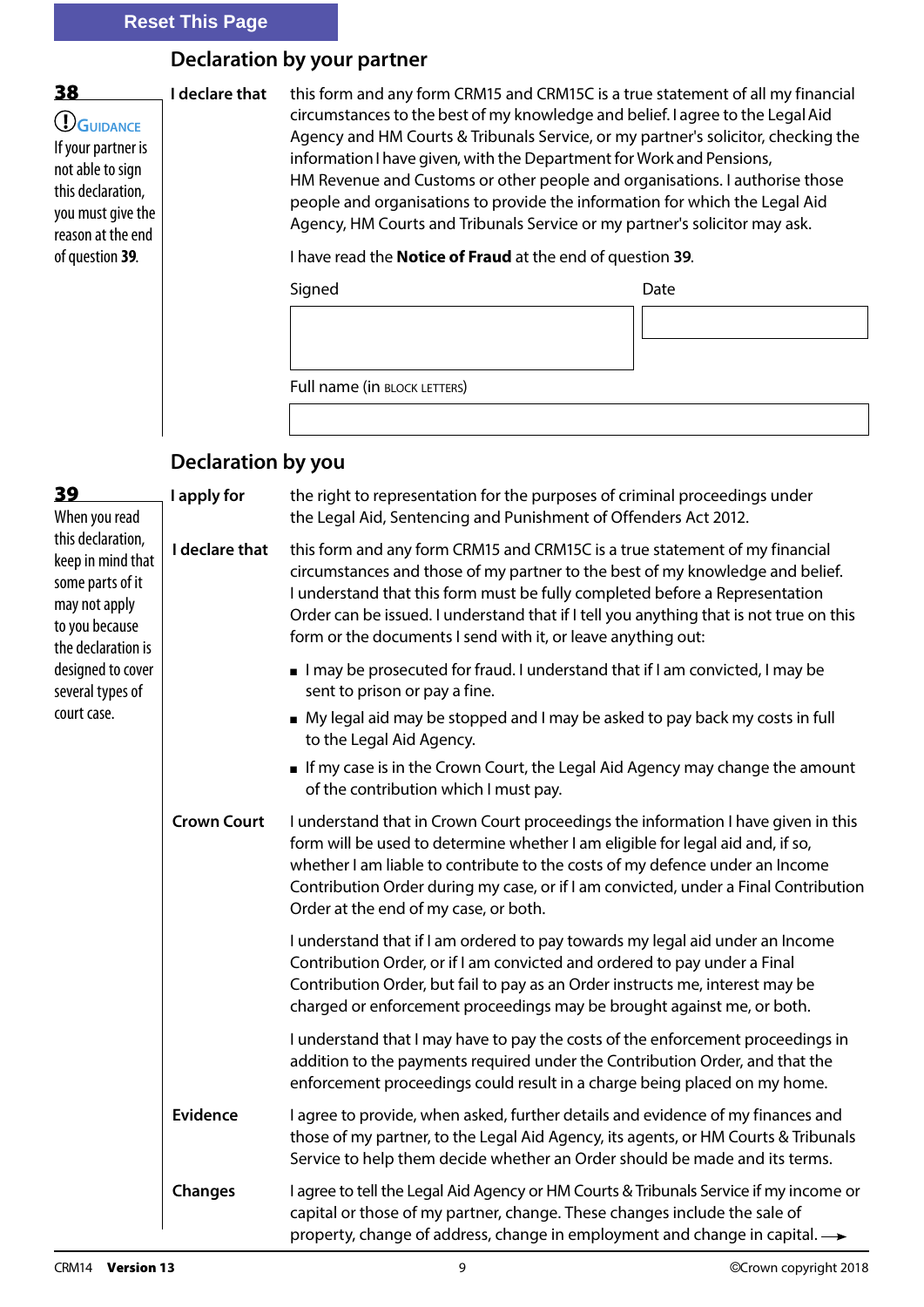# **Reset This Page**

| It is important that<br>you understand<br>that by signing<br>this declaration<br>you agree to the<br>Legal Aid Agency,<br>the courts, or | <b>Enquiries</b> | I authorise such enquiries as are considered necessary to enable the Legal Aid<br>Agency, its agents, HM Courts & Tribunals Service, or my solicitor to find out my<br>income and capital, and those of my partner. This includes my consent for parties<br>such as my bank, building society, the Department for Work and Pensions, the<br>Driver and Vehicle Licensing Agency or HM Revenue and Customs to provide<br>information to assist the Legal Aid Agency, it's agents or HM Courts & Tribunals<br>Service with their enquiries. |      |  |
|------------------------------------------------------------------------------------------------------------------------------------------|------------------|-------------------------------------------------------------------------------------------------------------------------------------------------------------------------------------------------------------------------------------------------------------------------------------------------------------------------------------------------------------------------------------------------------------------------------------------------------------------------------------------------------------------------------------------|------|--|
| your solicitor,<br>contacting your<br>partner to check<br>the information                                                                |                  | I consent to the Legal Aid Agency or my solicitor contacting my partner for<br>information and evidence about my partner's means. This includes circumstances<br>where my partner is unable to sign or complete the form.                                                                                                                                                                                                                                                                                                                 |      |  |
| that you have<br>given in this<br>form, and in<br>forms CRM15 and<br>CRM15C, if you<br>complete them.                                    |                  | I understand that if the information which my partner provides is incorrect, or if my<br>partner refuses to provide information, then: if my case is in the magistrates' court,<br>my legal aid may be withdrawn or, if my case is in the Crown Court, I may be liable<br>to sanctions. I understand that the sanctions may result in me paying towards the<br>cost of my legal aid or, if I already pay, paying more towards the cost of my legal<br>aid, or paying my legal aid costs in full.                                          |      |  |
|                                                                                                                                          |                  | Ending legal aid I understand that I must tell my solicitor and write to the court if I no longer want<br>public representation. I understand that if I decline representation I may be liable<br>for costs incurred to the date when my solicitor and the court receive my letter.                                                                                                                                                                                                                                                       |      |  |
|                                                                                                                                          | Data sharing     | I agree that, if I am convicted, the information in this form will be used by HMCTS<br>or designated officer to determine the appropriate level of any financial penalty<br>ordered against me, and for its collection and enforcement.                                                                                                                                                                                                                                                                                                   |      |  |
|                                                                                                                                          |                  | Notice on fraud If false or inaccurate information is provided and fraud is identified, details will be<br>passed to fraud prevention agencies to prevent fraud and money laundering.                                                                                                                                                                                                                                                                                                                                                     |      |  |
|                                                                                                                                          |                  | Further details explaining how the information held by fraud prevention agencies<br>may be used can be found in the 'Fair Processing Notice', available on the Legal<br>Aid Agency website at: https://www.gov.uk/guidance/apply-for-legal-aid                                                                                                                                                                                                                                                                                            |      |  |
|                                                                                                                                          |                  | Signed                                                                                                                                                                                                                                                                                                                                                                                                                                                                                                                                    | Date |  |
|                                                                                                                                          |                  |                                                                                                                                                                                                                                                                                                                                                                                                                                                                                                                                           |      |  |
|                                                                                                                                          |                  | Full name (in BLOCK LETTERS)                                                                                                                                                                                                                                                                                                                                                                                                                                                                                                              |      |  |
|                                                                                                                                          |                  |                                                                                                                                                                                                                                                                                                                                                                                                                                                                                                                                           |      |  |
|                                                                                                                                          |                  | If your partner has not signed the declaration at 38, please explain:                                                                                                                                                                                                                                                                                                                                                                                                                                                                     |      |  |
|                                                                                                                                          |                  |                                                                                                                                                                                                                                                                                                                                                                                                                                                                                                                                           |      |  |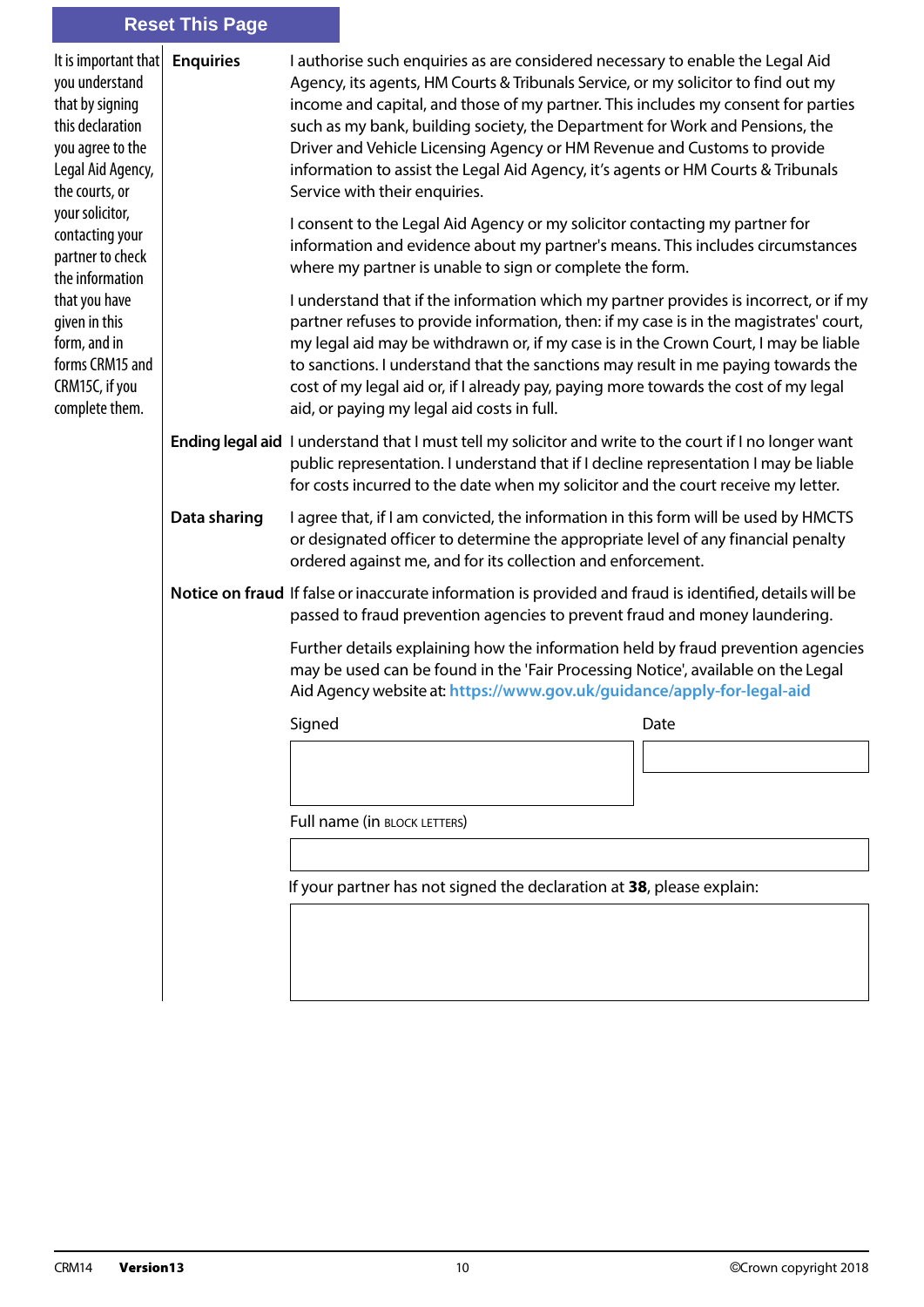# **LEGAL AID AGENCY**

#### **PRIVACY NOTICE**

#### **PURPOSE**

This privacy notice sets out the standards that you can expect from the Legal Aid Agency when we request or hold personal information ('personal data') about you; how you can get access to a copy of your personal data; and what you can do if you think the standards are not being met.

The Legal Aid Agency is an Executive Agency of the Ministry of Justice (MoJ). The MoJ is the data controller for the personal information we hold. The Legal Aid Agency collects and processes personal data for the exercise of its own and associated public functions. Our public function is to provide legal aid.

Sometimes the Legal Aid Agency uses contact information to ask customers if they would like to complete a customer service survey to measure customer satisfaction with our services and to inform areas for improvement.

#### **About personal information**

Personal data is information about you as an individual. It can be your name, address or telephone number. It can also include the information that you have provided in this form such as your financial circumstances and information relating to any current or previous legal proceedings concerning you.

We know how important it is to protect customers' privacy and to comply with data protection laws. We will safeguard your personal data and will only disclose it where it is lawful to do so, or with your consent.

#### **Types of personal data we process**

We only process personal data that is relevant for the services we are providing to you. The personal data which you have provided on this form will be used for the purposes set out below.

### **Purpose of processing and the lawful basis for the process**

The purpose of the Legal Aid Agency collecting and processing the personal data which you have provided on this form is for the purposes of providing legal aid. Specifically, we will use this personal data in the following ways:

- In processing your application for legal aid and determining whether you are eligible for legal aid. In Crown Court proceedings, the information on this form will be used to determine whether you are required to make a contribution towards the costs of this legal aid and to assist the Legal Aid Agency in collecting those contributions, if appropriate.
- If you are convicted, sharing the information on this form with HM Courts and Tribunals Service (HMCTS) or a designated officer to determine the appropriate level of any financial penalty against you, and for its collection and enforcement, if appropriate.
- In assessing claims from your legal representative(s) for payment from the legal aid fund for the work that they have conducted on your behalf;
- **In conducting periodic assurance audits on legal aid files to ensure that decisions have been made** correctly and accurately; and
- In producing statistics and information on our processes to enable us to improve our processes and to assist us in carrying out our functions.

Were the Legal Aid Agency unable to collect this personal information, we would not be able to conduct the activities above, which would prevent us from providing legal aid.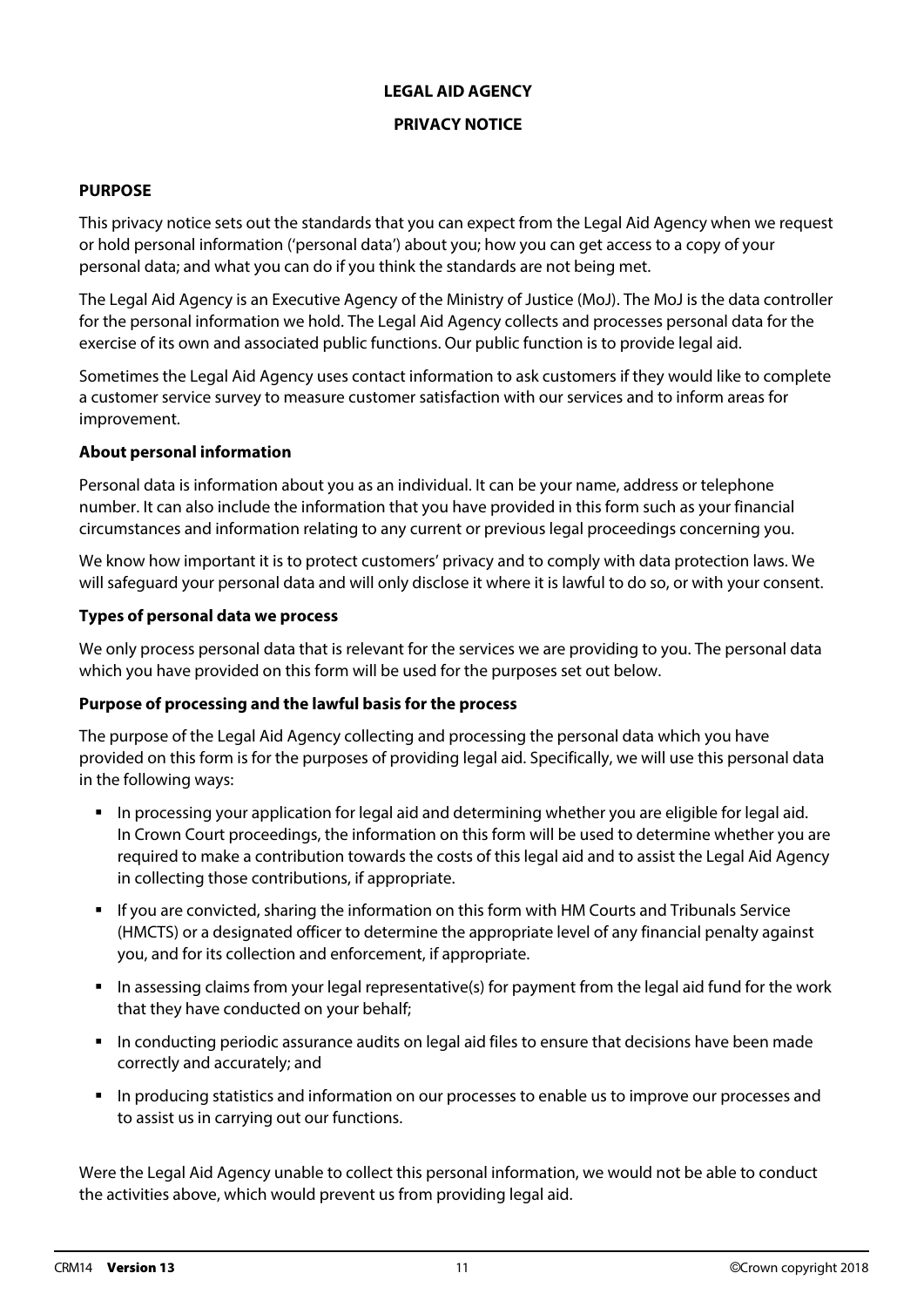The lawful basis for the Legal Aid Agency collecting and processing your personal data is the result of the powers contained in the Legal Aid, Sentencing and Punishment of Offenders Act 2012.

We also collect 'special categories of personal data' for the purposes of monitoring equality, this is a legal requirement for public authorities under the Equality Act 2010. Special categories of personal data obtained for equality monitoring will be treated with the strictest confidence and any information published will not identify you or anyone else associated with your legal aid application.

#### **Who the information may be shared with**

We sometimes need to share the personal information we process with other organisations. When this is necessary, we will comply with all aspects of the relevant data protection laws. The organisations we may share your personal information include:

- **Public authorities such as: The Driver and Vehicle Licensing Agency (DVLA), HM Courts and Tribunals** Service (HMCTS), HM Revenue and Customs (HMRC), Department of Work and Pensions (DWP) and HM Land Registry;
- Non-public organisations such as: Credit reference agencies and our debt collection partners, Rossendales;
- If false or inaccurate information is provided or fraud identified, the Legal Aid Agency can lawfully share your personal information with fraud prevention agencies to detect and to prevent fraud and money laundering; and
- Amazon Web Services, Inc.

You can contact our Data Protection Officer for further information on the organisations we may share your personal information with.

#### **Details of transfers to third country and safeguards**

It may sometimes be necessary to transfer personal information overseas. When this is needed, information may be transferred to:

**United States of America** 

Any transfers made will be in full compliance with all aspects of the data protection law.

#### **Retention period for information collected**

Your personal information will not be retained for any longer than is necessary for the lawful purposes for which it has been collected and processed. This is to ensure that your personal information does not become inaccurate, out of date or irrelevant. The Legal Aid Agency have set retention periods for the personal information that we collect, this can be accessed via our website:

#### **<https://www.gov.uk/government/publications/record-retention-and-disposition-schedules>**

You can also contact our Data Protection Officer for a copy of our retention policies.

While we retain your personal data, we will ensure that it is kept securely and protected from loss, misuse or unauthorised access and disclosure. Once the retention period has been reached, your personal data will be permanently and securely deleted and destroyed.

#### **Access to personal information**

You can find out if we hold any personal data about you by making a 'subject access request'. If you wish to make a subject access request please contact:

Disclosure Team Post point 10.38 102 Petty France London SW1H 9AJ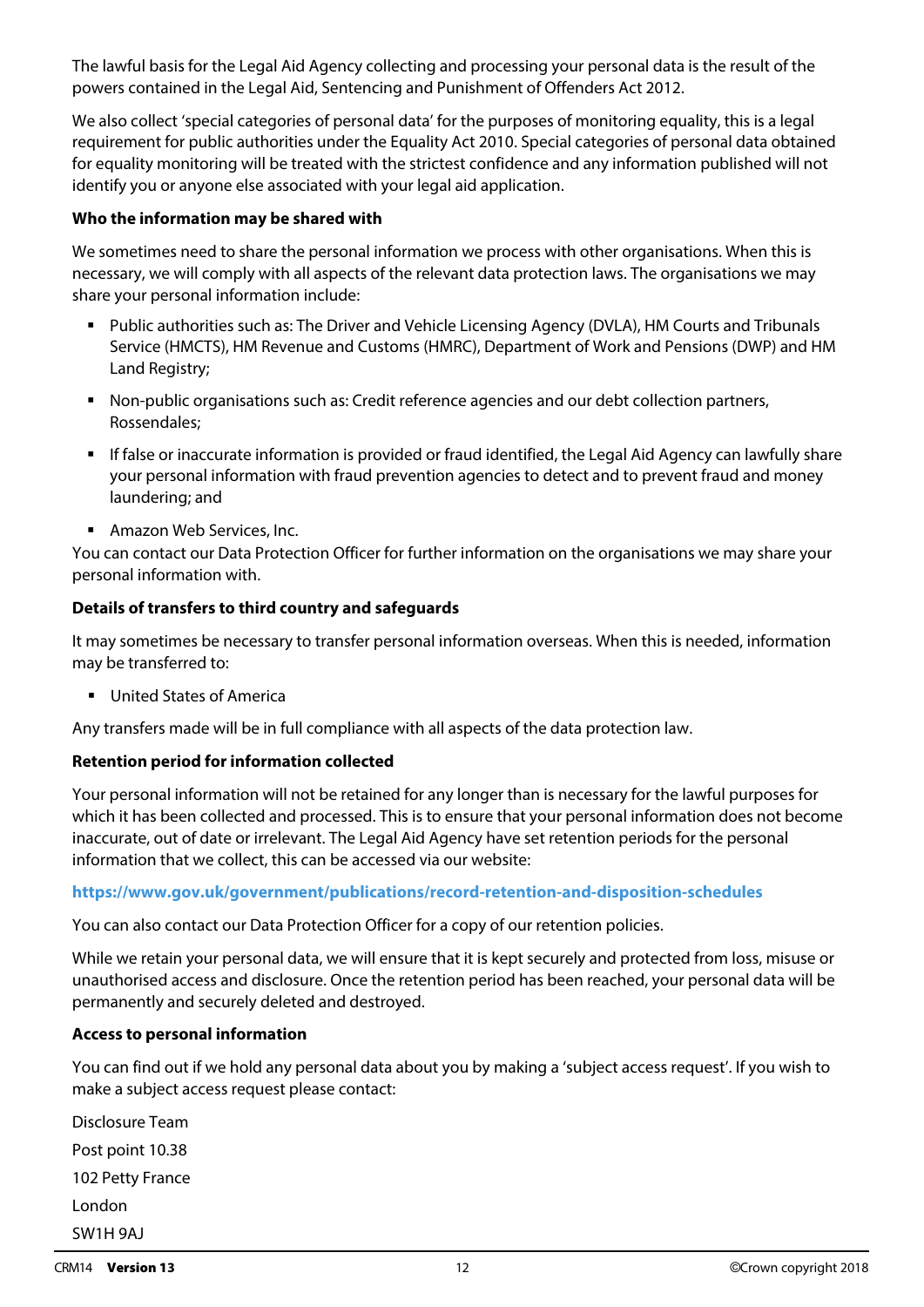#### **When we ask you for personal data**

We promise to inform you why we need your personal data and ask only for the personal data we need and not collect information that is irrelevant or excessive.

When we collect your personal data, we have responsibilities, and you have rights, these include:

- That you can withdraw consent at any time, where relevant;
- That you can lodge a complaint with the supervisory authority;
- That we will protect and ensure that no unauthorised person has access to it;
- **That your personal data is shared with other organisations only for legitimate purposes;**
- That we don't keep it longer than is necessary;
- That we will not make your personal data available for commercial use without your consent; and
- **That we will consider your request to correct, stop processing or erase your personal data.**

You can get more details on:

- Agreements we have with other organisations for sharing information;
- Circumstances where we can pass on personal information without telling you, for example, to help with the prevention or detection of crime or to produce anonymised statistics;
- Our instructions to staff on how to collect, use or delete your personal information;
- How we check that the information we hold is accurate and up-to-date; and
- How to make a complaint.

For more information about the above issues, please contact the MoJ Data Protection Officer;

Post point 10.38

102 Petty France

London

SW1H 9AJ

data.compliance@justice.gov.uk

For more information on how and why your information is processed, please see the information provided when you accessed our services or were contacted by us.

#### **Complaints**

When we ask you for information, we will comply with the law. If you consider that your information has been handled incorrectly, you can contact the Information Commissioner for independent advice about data protection. You can contact the Information Commissioner at:

Information Commissioner's Office Wycliffe House Water Lane Wilmslow Cheshire SK9 5AF Tel: 0303 123 1113 www.ico.org.uk